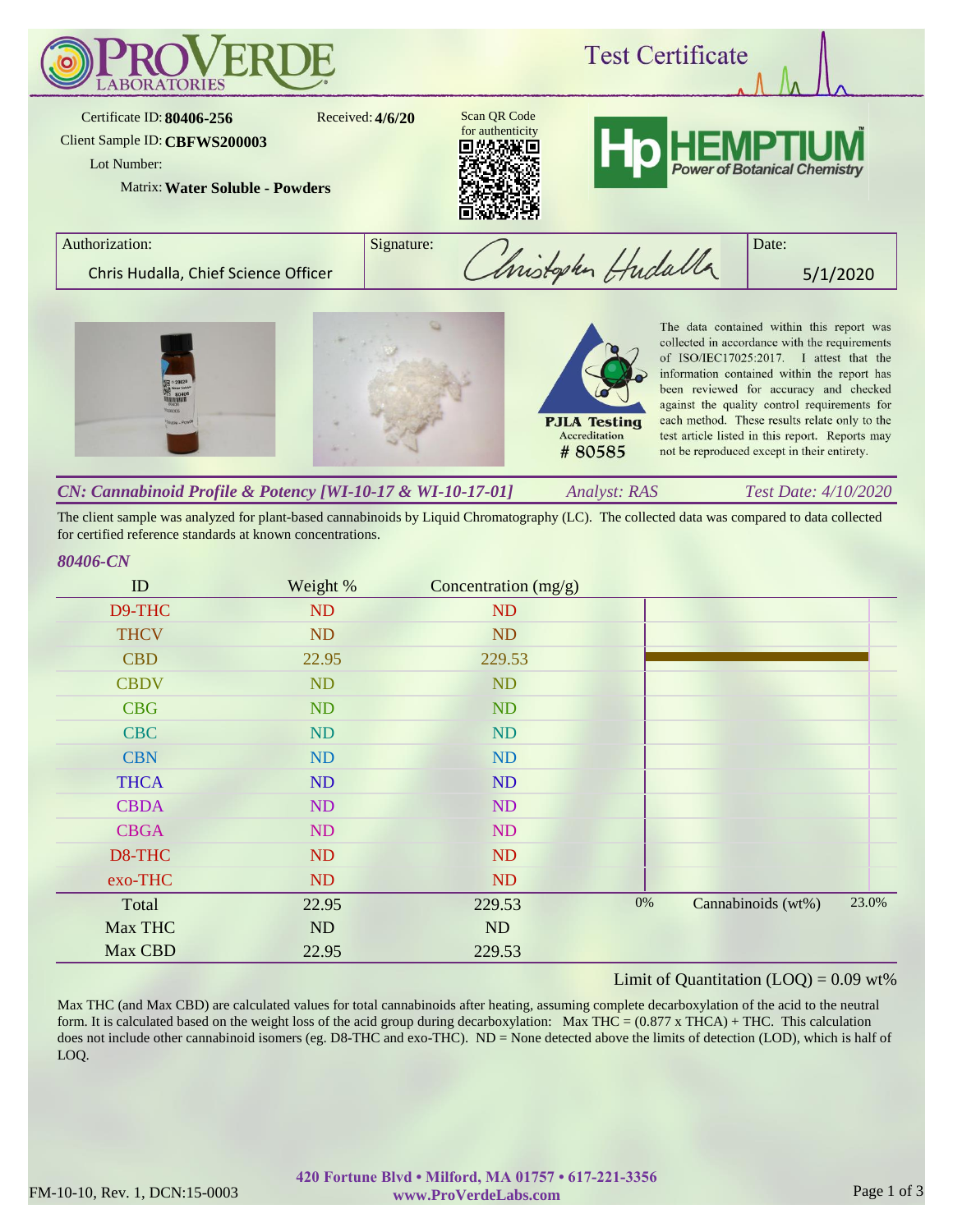| <b>HM: Heavy Metal Analysis [WI-10-13]</b> | <i>Analyst: CJS</i> | <i>Test Date: 4/13/2020</i> |
|--------------------------------------------|---------------------|-----------------------------|
|--------------------------------------------|---------------------|-----------------------------|

This test method was performed in accordance with the requirements of ISO/IEC 17025. These results relate only to the test article listed in this report. Reports may not be reproduced except in their entirety. Certificate was re-issued to correct the number of elements reported.

| 80406-HM       |         |                                     |    |     | Use Limits <sup>2</sup> ( $\mu$ g/kg) |               |
|----------------|---------|-------------------------------------|----|-----|---------------------------------------|---------------|
| Symbol         | Metal   | Conc. $\frac{1}{\mu}$ ( $\mu$ g/kg) | RL | All | Ingestion                             | <b>Status</b> |
| As             | Arsenic | ND                                  | 50 | 200 | 1500                                  | <b>PASS</b>   |
| C <sub>d</sub> | Cadmium | ND                                  | 50 | 200 | 500                                   | <b>PASS</b>   |
| Hg             | Mercury | ND                                  | 50 | 100 | 1500                                  | <b>PASS</b>   |
| Pb             | Lead    | ND                                  | 50 | 500 | 1000                                  | <b>PASS</b>   |

1) ND = None detected to Lowest Limits of Detection (LLD)

2) MA Dept. of Public Health: Protocol for MMJ and MIPS, Exhibit 4(a) for all products.

3)USP exposure limits based on daily oral dosing of 1g of concentrate for a 110 lb person.

| <b>MB1: Microbiological Contaminants [WI-10-09]</b><br><b>Test Date: 4/7/2020</b><br>Analyst: MM |
|--------------------------------------------------------------------------------------------------|
|--------------------------------------------------------------------------------------------------|

This test method was performed in accordance with the requirements of ISO/IEC 17025. These results relate only to the test article listed in this report. Reports may not be reproduced except in their entirety.

# *80406-MB1*

| Symbol | Analysis                                       | Results  | Units              | Limits $*$      | <b>Status</b> |
|--------|------------------------------------------------|----------|--------------------|-----------------|---------------|
| AC     | <b>Total Aerobic Bacterial Count</b>           | ${<}100$ | CFU/g              | $100,000$ CFU/g | <b>PASS</b>   |
| CC.    | <b>Total Coliform Bacterial Count</b>          | < 100    | $CFU/\g$           | $1,000$ CFU/g   | <b>PASS</b>   |
| EB     | <b>Total Bile Tolerant Gram Negative Count</b> | $<$ 100  | $CFU/\mathfrak{g}$ | $1,000$ CFU/g   | <b>PASS</b>   |
| YM     | Total Yeast & Mold                             | ${<}100$ | CFU/g              | $10,000$ CFU/g  | <b>PASS</b>   |

Recommended limits established by the American Herbal Pharmacopoeia (AHP) monograph for Cannabis Inflorescence [2013], for consumable botanical products, including processed and unprocessed cannabis materials, and solvent-based extracts. Note: All recorded Microbiological tests are within the established limits.

| <b>MB2: Pathogenic Bacterial Contaminants [WI-10-10]</b> | Analyst: LabAdmin | <i>Test Date: 4/8/2020</i> |
|----------------------------------------------------------|-------------------|----------------------------|
|----------------------------------------------------------|-------------------|----------------------------|

This test method was performed in accordance with the requirements of ISO/IEC 17025. These results relate only to the test article listed in this report. Reports may not be reproduced except in their entirety.

### *80406-MB2*

| Test ID    | <b>Analysis</b>  | Results         | Jnits | $Limits^*$   | <b>Status</b> |
|------------|------------------|-----------------|-------|--------------|---------------|
| 80406-ECPT | E. coli $(0157)$ | <b>Negative</b> | NA    | Non Detected | <b>PASS</b>   |
| 80406-SPT  | Salmonella       | Negative        | NA    | Non Detected | <b>PASS</b>   |

Note: All recorded pathogenic bacteria tests passed.

#### *Analyst: SRL Test Date: 4/8/2020 MY: Mycotoxin Testing [WI-10-05]*

This test method was performed in accordance with the requirements of ISO/IEC 17025. These results relate only to the test article listed in this report. Reports may not be reproduced except in their entirety.

### *80406-MY*

| Test ID                 | Date     | Results       | <b>MDL</b> | Limits                           | Status <sup>*</sup> |  |
|-------------------------|----------|---------------|------------|----------------------------------|---------------------|--|
| Total Aflatoxin         | 4/8/2020 | $\langle$ MDL | 2 ppb      | $\langle 20 \text{ ppb} \rangle$ | <b>PASS</b>         |  |
| <b>Total Ochratoxin</b> | 4/8/2020 | $<$ MDL       | 3 ppb      | $<$ 20 ppb                       | <b>PASS</b>         |  |